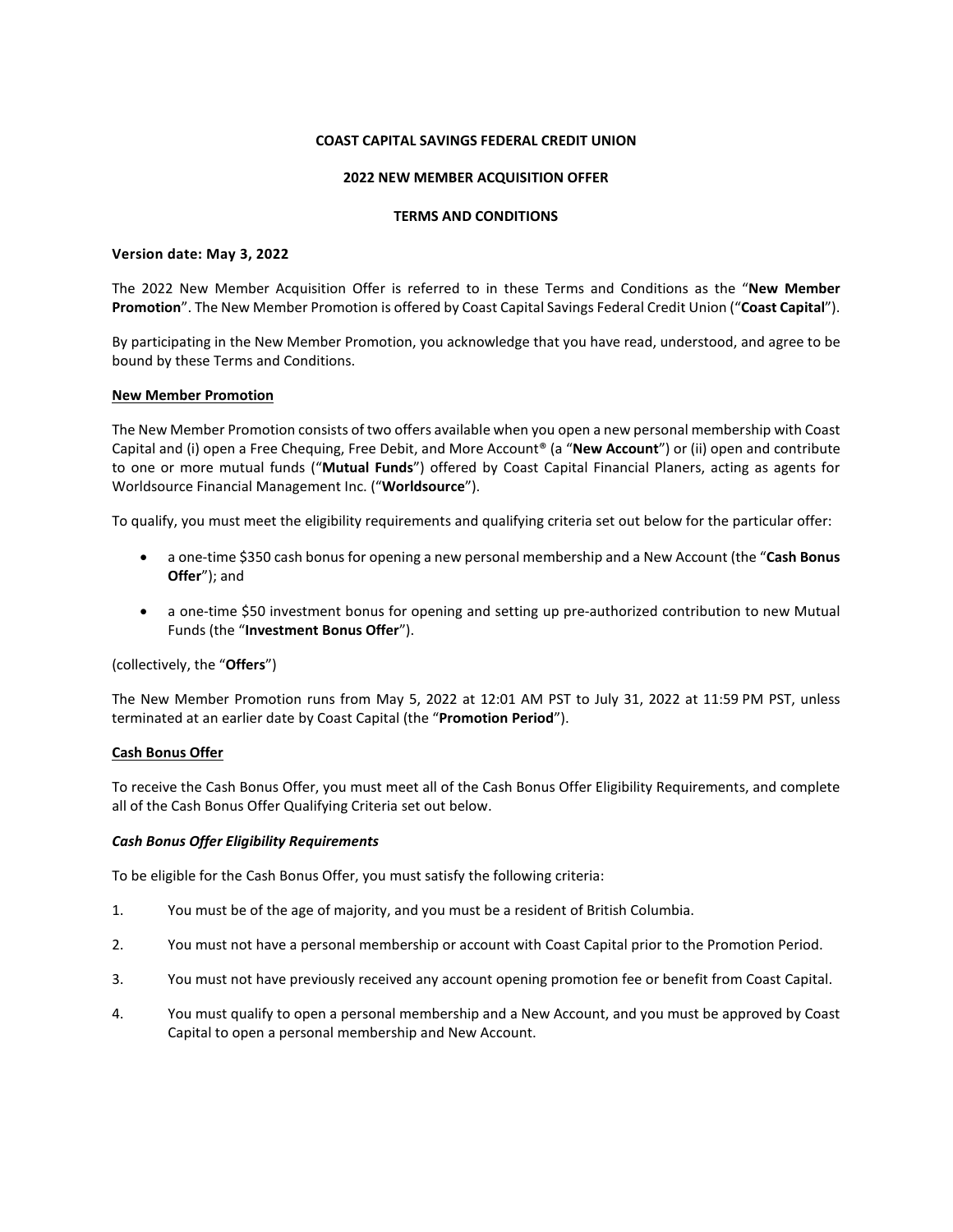# *Cash Bonus Offer Qualifying Criteria*

To earn the Cash Bonus Offer, you must complete all of the following steps:

**Step 1**: You must apply to become a new personal member with Coast Capital during the Promotion Period. You must do so via our online account opening services or at one of our branches. Within 60 days of receiving confirmation that your new personal membership has been approved, you must open your New Account with Coast Capital. No minimum balance is required.

**Step 2**: Within 60 days of opening your New Account, you must set-up and receive a reoccurring direct deposit into your New Account. The direct deposit must originate from a single source and continue, on a reoccurring basis, for a minimum period of three (3) months. Only deposits with [transaction codes 200-399](https://www.payments.ca/sites/default/files/standard007eng.pdf) or deposits from employers approved by Coast Capital (Doordash, Skip the Dishes, Uber, Uber Eats, Lyft, Avon, Youngliving, BC Housing, and Public Service Pension Plan) will qualify.

**Step 3**: Within 90 days of opening your New Account, you must have processed not less than 15 transactions in the aggregate. Account transfers, service fees, interest changes, and incomplete transactions will not qualify.

*Coast Capital is not obligated to open a membership or New Account. If, in its discretion, Coast Capital does not open a membership or New Account, you will not be eligible for the Cash Bonus Offer.* 

## *Cash Bonus Offer Fulfillment*

The Cash Bonus Offer will typically be deposited to your New Account via electronic funds transfer within 60 days of Coast Capital confirming that you have fulfilled the qualifying criteria listed in Steps 1 to above.

If you do not remain a member in good standing for a minimum six (6) months after the end of the month during which you receive your Cash Bonus Offer, then you must repay the full amount of the Cash Bonus Offer to us on demand by us. Without limiting your obligation to repay that amount, you hereby authorize us to deduct all or any part of that amount from your New Account or any other account you maintain with us.

### *Cash Bonus Offer Limits*

Each participant is limited to one Cash Bonus Offer. Persons opening an election account to be used for a political candidate's election campaign are not eligible. Persons other than individuals, such as corporations, partnerships, limited partnerships, or limited liability partnerships, are not eligible. Joint Accounts and Joint Memberships are only eligible for a single Cash Bonus Offer. The Cash Bonus Offer is not transferrable or assignable. No substitutions will be permitted.

### **Investment Bonus Offer**

To receive the Investment Bonus Offer, you must meet all of the Investment Bonus Offer Eligibility Requirements and complete all of the Investment Bonus Offer Qualifying Criteria.

### *Investment Bonus Offer Eligibility Criteria*

To be eligible for the Investment Bonus Offer, you must satisfy the following criteria:

- 1. You must be of the age of majority, and you must be a resident of British Columbia.
- 2. You must not have a personal membership with Coast Capital or Mutual Funds account with Worldsource prior to the Promotion Period.
- 3. You must not previously have received any investment promotion fee or benefit from Coast Capital.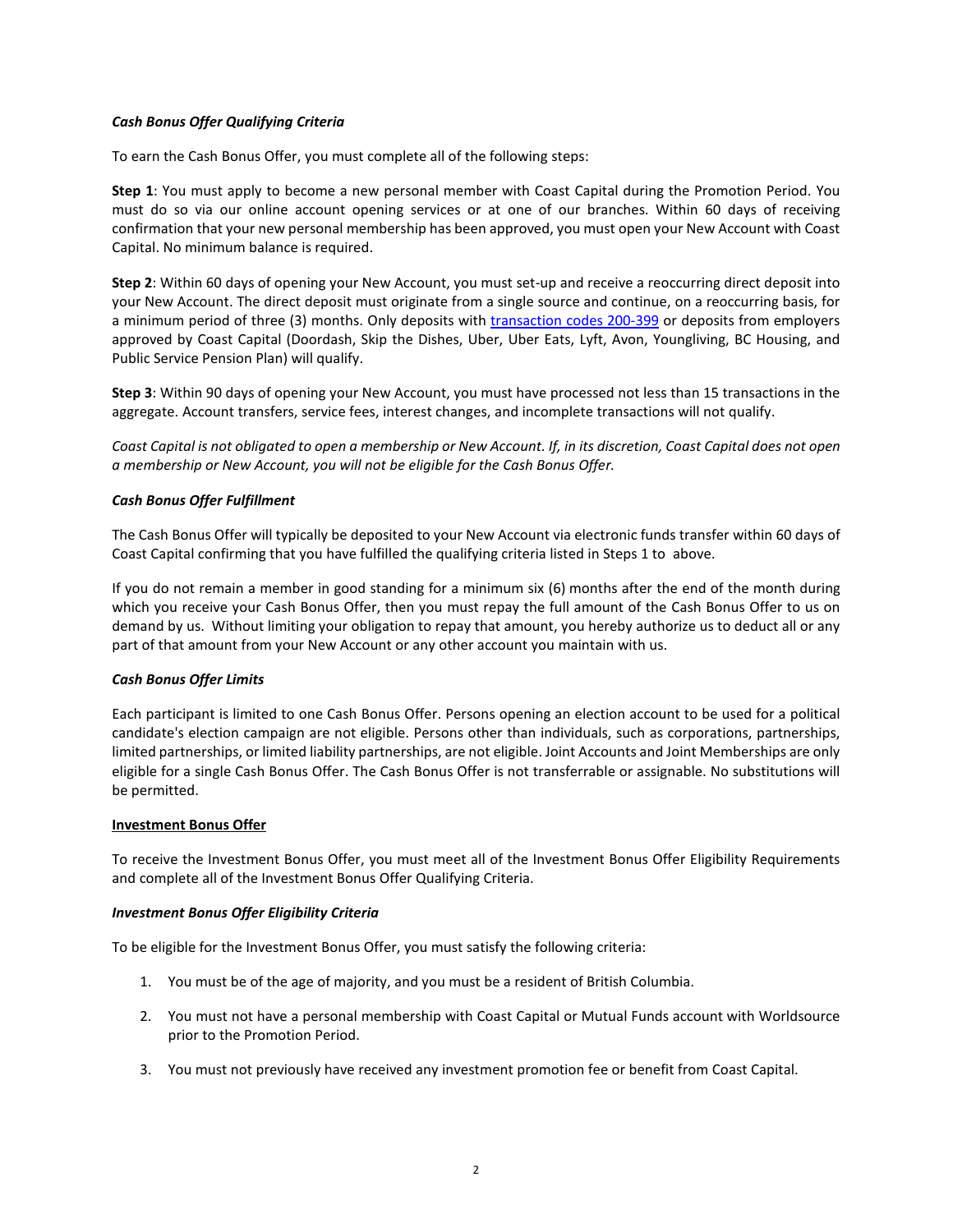- 4. You must qualify to open a personal membership with Coast Capital and a Mutual Funds account with Worldsource, and you must be approved by Coast Capital to open a personal membership and by Worldsource to open Mutual Funds.
- 5. You must successfully complete a suitability assessment to ascertain your risk tolerance for mutual fund investments.

# *Investment Bonus Offer Qualifying Criteria*

To earn the Investment Bonus Offer, you must complete all of the following steps:

**Step 1:** You must become a new personal member of Coast Capital during the Promotion Period. You must do so via our online account opening services or at one of our branches.

**Step 2:** Within 60 days of receiving confirmation that your new personal membership has been approved, you must open a Mutual Funds account with Worldsource. You must do so at one of our branches or Advice Centre. No minimum investment required.

**Step 3:** Within 30 days of opening a Mutual Funds account, you must set up reoccurring pre-authorized contributions of a minimum \$50 per month from your Coast Capital chequing or savings account into the Mutual Funds account.

*Coast Capital is not obligated to open a membership for you and Worldsource is not obligated to open a new Mutual Funds account for you. If, in its discretion, Coast Capital does not open a membership for you or Worldsource does not open a new Mutual Funds account for you, then you will not be eligible for the Investment Bonus Offer.*

### *Investment Bonus Offer Fulfillment*

The Investment Bonus Offer will typically be deposited to your Mutual Funds account via electronic funds transfer within 60 days of Coast Capital confirming that you have fulfilled the qualifying criteria listed in Steps 1 to 3 above.

### *Investment Bonus Offer Limits*

Each participant is limited to one Investment Bonus Offer. Persons other than individuals, such as corporations, partnerships, limited partnerships, or limited liability partnerships, are not eligible for the Investment Bonus Offer. Joint Accounts and Joint Memberships are only eligible for a single Investment Bonus Offer. The Investment Bonus Offer is not transferrable or assignable. No substitutions will be permitted.

### **New Member Promotion – Privacy Notice**

Coast Capital will collect personal information from you to administer the New Member Promotion and to determine your eligibility to receive the Offers. This may include the information you submit as part of the New Member Promotion, information required to open your New Account or Mutual Funds account, and information about your New Account, Mutual Funds account, and investments.

By participating in the New Member Promotion, you consent to Coast Capital's collection, use and disclosure of your personal information for the administration of the New Member Promotion, and otherwise in accordance with Coast Capital's **Privacy Policy**.

You also consent to Coast Capital using aggregated and anonymized information from your personal information to generate reports regarding the New Member Promotion and entrant demographics, which reports Coast Capital may disclose to other persons provided that no identifying information is included in such reports.

### **New Member Promotion – General Terms and Conditions**

Coast Capital will not be liable to any person for any damage or loss arising from, connected with, or relating to the New Member Promotion, regardless of the cause or any fault by Coast Capital or any person for whom Coast Capital